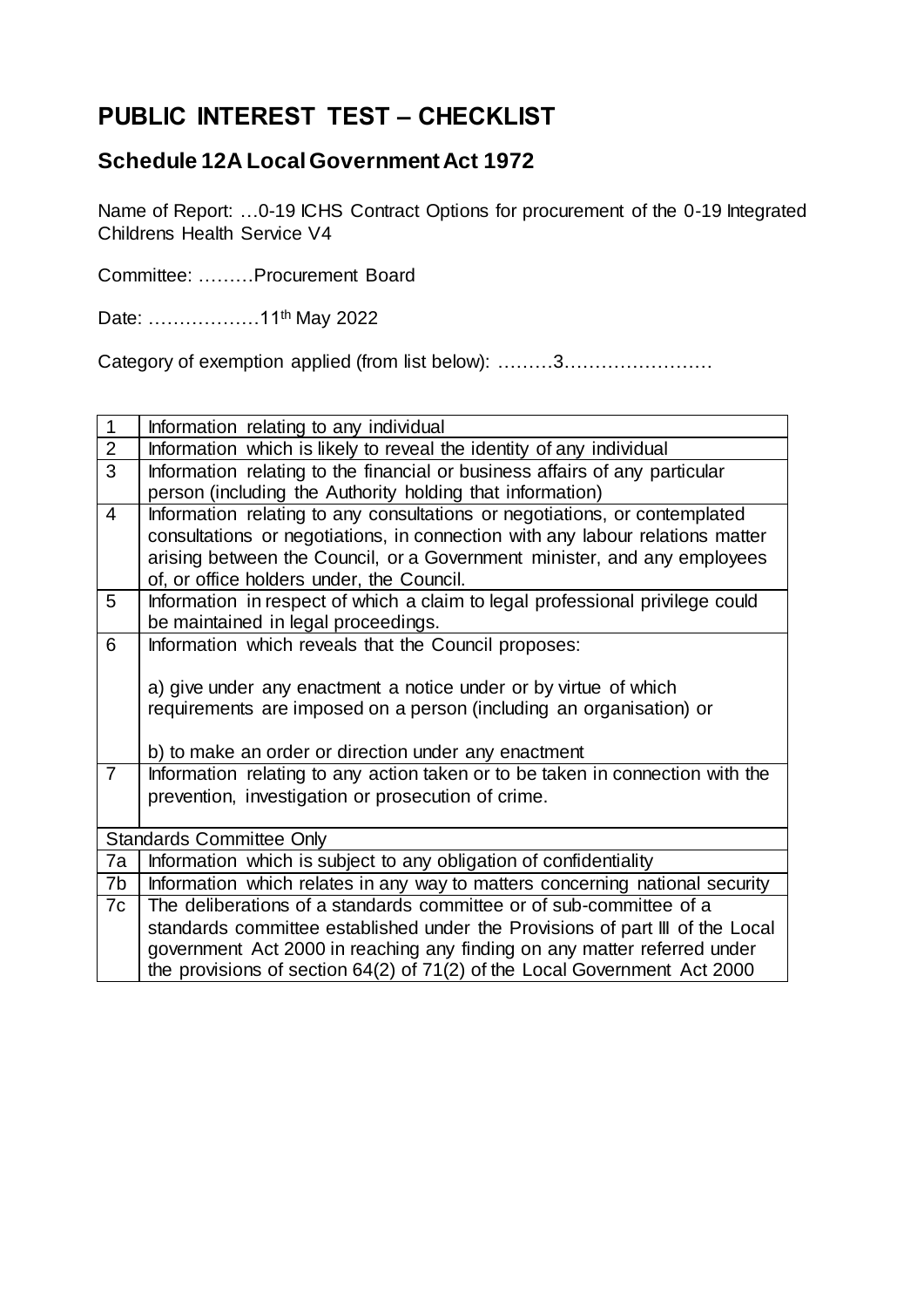## **Public Interest Test Questionnaire**

This is not a definitive list. However, it does provide a series of questions that you should ask yourself when recommending confidentiality.

| FACTORS WHICH SUPPORT DISCLOSING INFORMATION                                                                                                                                                                   |           |  |
|----------------------------------------------------------------------------------------------------------------------------------------------------------------------------------------------------------------|-----------|--|
| Will disclosure help people to understand and participate in public<br>debate about current issues?                                                                                                            | <b>No</b> |  |
| Will disclosure help people to understand why the Council has taken<br>certain decisions?                                                                                                                      | Yes       |  |
| Will disclosure give the public information about the personal<br>probity (or otherwise) of elected members or council staff?                                                                                  | <b>No</b> |  |
| Will disclosure encourage greater competition and better value for money<br>for council taxpayers?                                                                                                             | <b>No</b> |  |
| Will disclosure allow individuals and companies to understand<br>decisions made by the Council that have affected their lives?                                                                                 |           |  |
| Is the information about factors that affect public health and public<br>safety? (NB you should be careful if considering the release of<br>information which might adversely affect public health and safety) | <b>No</b> |  |
| Will disclosure reveal incompetent, illegal or unethical decision-<br>making or examples of malpractice?                                                                                                       |           |  |
| Will disclosure reveal that such maladministration has not in fact<br>occurred?                                                                                                                                | <b>No</b> |  |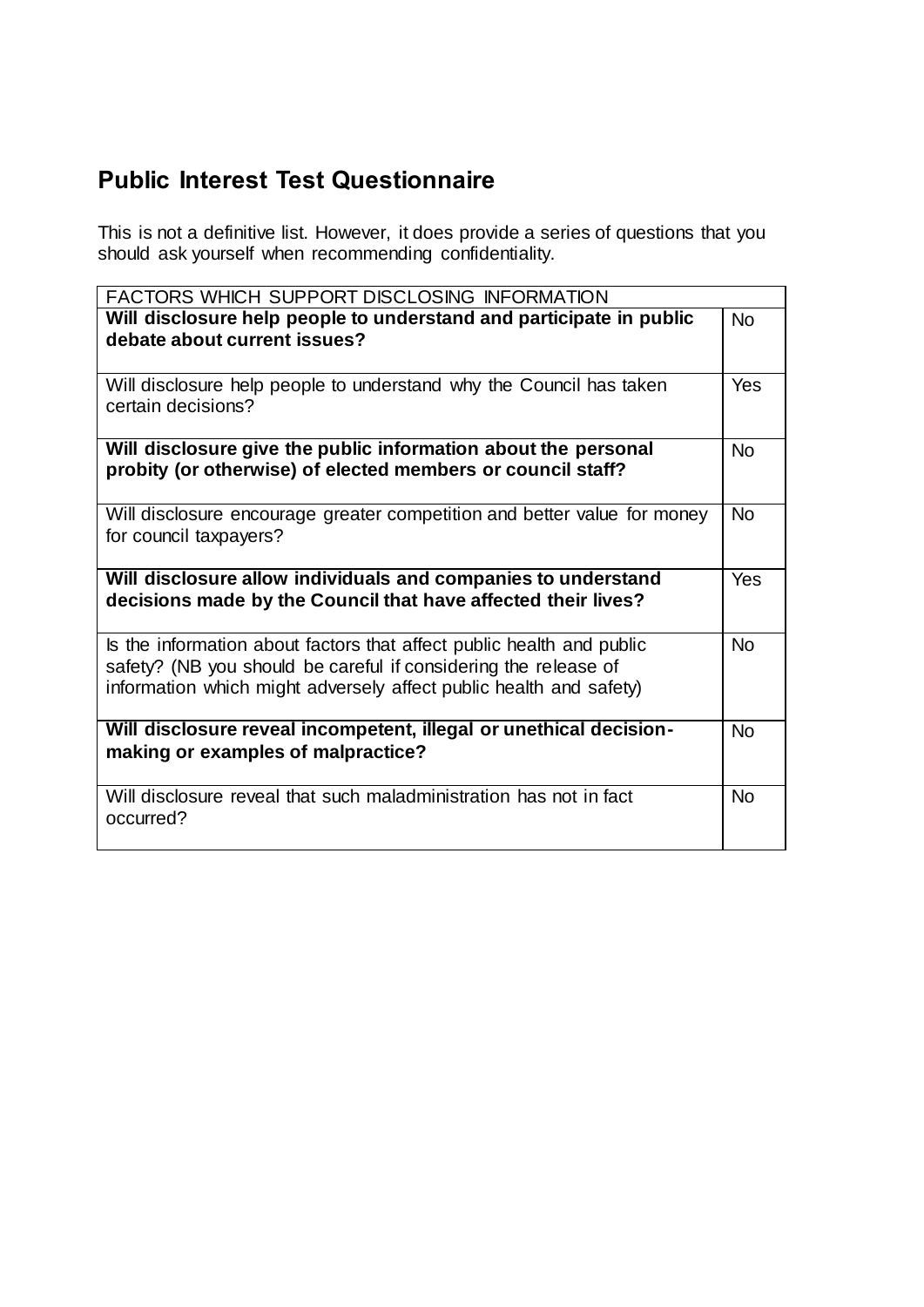| FACTORS WHICH SUPPORT WITHHOLDING INFORMATION                                                                            |           |  |
|--------------------------------------------------------------------------------------------------------------------------|-----------|--|
| Will disclosure damage the Council's interests without giving the<br>public any useful information?                      | No.       |  |
| Will disclosure damage another organisation or person's interests,<br>without giving the public any useful information?  | Yes.      |  |
| Will disclosure give an unfair, prejudicial or inaccurate view of a<br>situation?                                        | No.       |  |
| Will disclosure prevent the effective delivery of services without giving the<br>public useful information?              | <b>No</b> |  |
| Will disclosure put the health and safety of any group or individuals<br>at risk?                                        | <b>No</b> |  |
| Is there a clear and coherent reason why the community in general would<br>benefit more from information being withheld? | <b>No</b> |  |